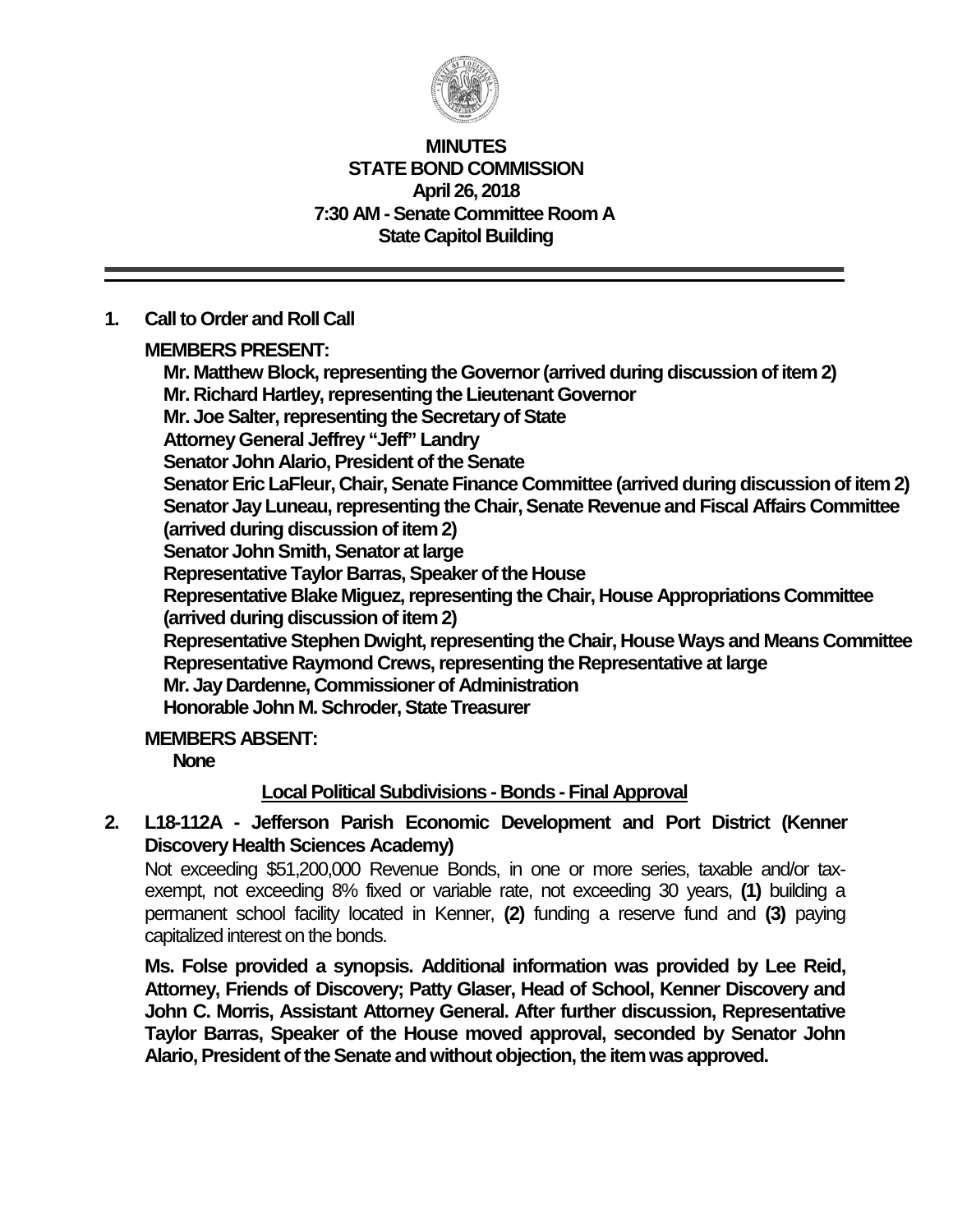**Ms. Folse provided a synopsis on Items 3 and 4.**

**3. S18-008 - New Orleans Aviation Board (Parking Facility Corporation -Phase I Project)** Not exceeding \$35,000,000 Special Facility Bonds, Series 2018B, not exceeding 10%, mature no later than October 1, 2036, refunding LCDA Revenue Refunding Bonds (Parking Facilities Corporation - Phase I Project), Series 2012.

**Additional information was provided by Wayne Neveu, Bond Counsel, Foley & Judell, LLP and Michele D. Allen-Hart, General Counsel & Deputy Director of Aviation. After further discussion, Senator John Alario, President of the Senate moved approval contingent upon adoption and subsequent verification of an amended resolution by the New Orleans Aviation Board authorizing the increase of par to not exceeding \$210,000,000, which is scheduled to be adopted on April 26, 2018. The motion was seconded by Representative Taylor Barras, Speaker of the House, and without objection,the item was approved.**

# **4. S18-009 - New Orleans Aviation Board (Consolidated PFC Garage Facility)**

Not exceeding \$175,000,000 Special Facility Bonds, Series 2018A-1 and 2018A-2, not exceeding 10%, not exceeding 40 years, **(1)** constructing Parking Facilities Corporation East Garage, **(2)**funding capitalized interest, and **(3)**funding reserve funds.

**Additional information was provided by Wayne Neveu, Bond Counsel, Foley & Judell, LLP and Michele D. Allen-Hart, General Counsel & Deputy Director of Aviation. After further discussion, Senator John Alario, President of the Senate moved approval contingent upon adoption and subsequent verification of an amended resolution by the New Orleans Aviation Board authorizing the increase of par to not exceeding \$210,000,000, which is scheduled to be adopted on April 26, 2018. The motion was seconded by Representative Taylor Barras, Speaker of the House, and without objection the item was approved.**

# **State of Louisiana**

# **5. Presentation**

Presentation by the Department of Transportation and Development.

**Dr. Shawn Wilson, Secretary, Department of Transportation & Development delivered a presentation in regards to the GARVEE Bond Initiative. Additional information was provided by Thomas Enright, Jr., Executive Counsel, Louisiana Department of the Treasury and Coleman Brown, East Baton Rouge Parish Chamber of Commerce.**

# 6. **S18-010 - State of Louisiana (GARVEE)**

Discussion, consideration and authorization for the State Bond Commission staff, in conjunction with the State's Financial Advisor, to proceed with the development of a plan of financing, inclusive but not limited to, solicitation for offers for bond counsel and underwriter, associated with the issuance of Grant Anticipation Vehicles; and authorization of the review, evaluation and grading of bond counsel and underwriter by the evaluation team.

**Ms. Folse provided a synopsis. Additional information was provided by Dr. Shawn Wilson, Secretary, Department of Transportation & Development and Thomas Enright, Jr., Executive Counsel, Louisiana Department of the Treasury and Coleman Brown,**